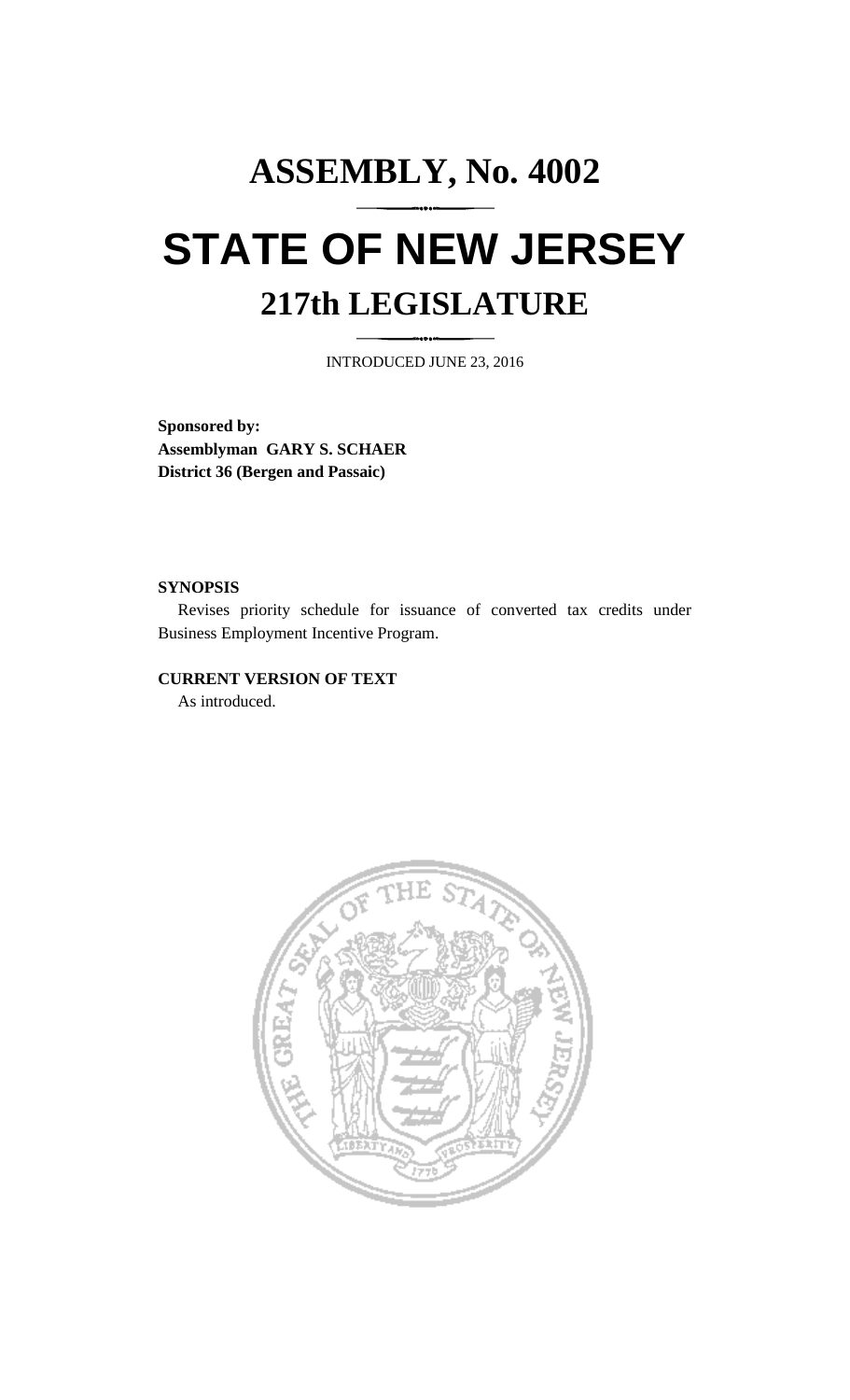## **A4002** SCHAER

 **AN ACT** revising the priority schedule for the issuance of converted tax credits under the Business Employment Incentive Program, amending P.L.1996, c.26. **BE IT ENACTED** *by the Senate and General Assembly of the State of New Jersey:* 1. Section 6 of P.L.1996, c.26 (C.34:1B-129) is amended to read as follows: 6. a. The amount of the employment incentive awarded as a grant by the authority shall either be awarded in cash or as a tax credit. In each case, the amount of the grant shall be not less than 10 percent and not more than 50 percent of the withholdings of the business, or not less than 10 percent and not more than 30 percent of the estimated tax of the partners of an eligible partnership whether paid directly by the partner or by the eligible partnership on behalf of the partner's account, or any combination thereof, and shall be subject to the provisions of sections 10 and 11 of P.L.1996, c.26 (C.34:1B-133 and C.34:1B-134). In no case shall the aggregate amount of the employment incentive grant awarded pursuant to a business employment incentive agreement entered into on or after July 1, 2003 exceed an average of \$50,000 for all new employees over the term of the grant. The employment incentive shall be based on criteria developed by the authority after considering the following: 26 (1) The number of eligible positions to be created; (2) The expected duration of those positions; (3) The type of contribution the business can make to the long- term growth of the State's economy; (4) The amount of other financial assistance the business will receive from the State for the project; (5) The total dollar investment the business is making in the project; (6) Whether the business is a designated industry; (7) Impact of the business on State tax revenues; and (8) Such other related factors determined by the authority. b. A business may be eligible to be awarded a grant, either in cash or in tax credits, of up to 80 percent of the withholdings of the business or up to 50 percent of the estimated tax of the partners of an eligible partnership if the grant promotes smart growth and the goals, strategies, and policies of the State Development and Redevelopment Plan, established pursuant to section 5 of P.L.1985,

 c.398 (C.52:18A-200), as determined by and based upon criteria promulgated by the authority following consultation with the Office

of State Planning in the Department of State.

**EXPLANATION – Matter enclosed in bold-faced brackets [thus] in the above bill is not enacted and is intended to be omitted in the law.**

**Matter underlined thus is new matter.**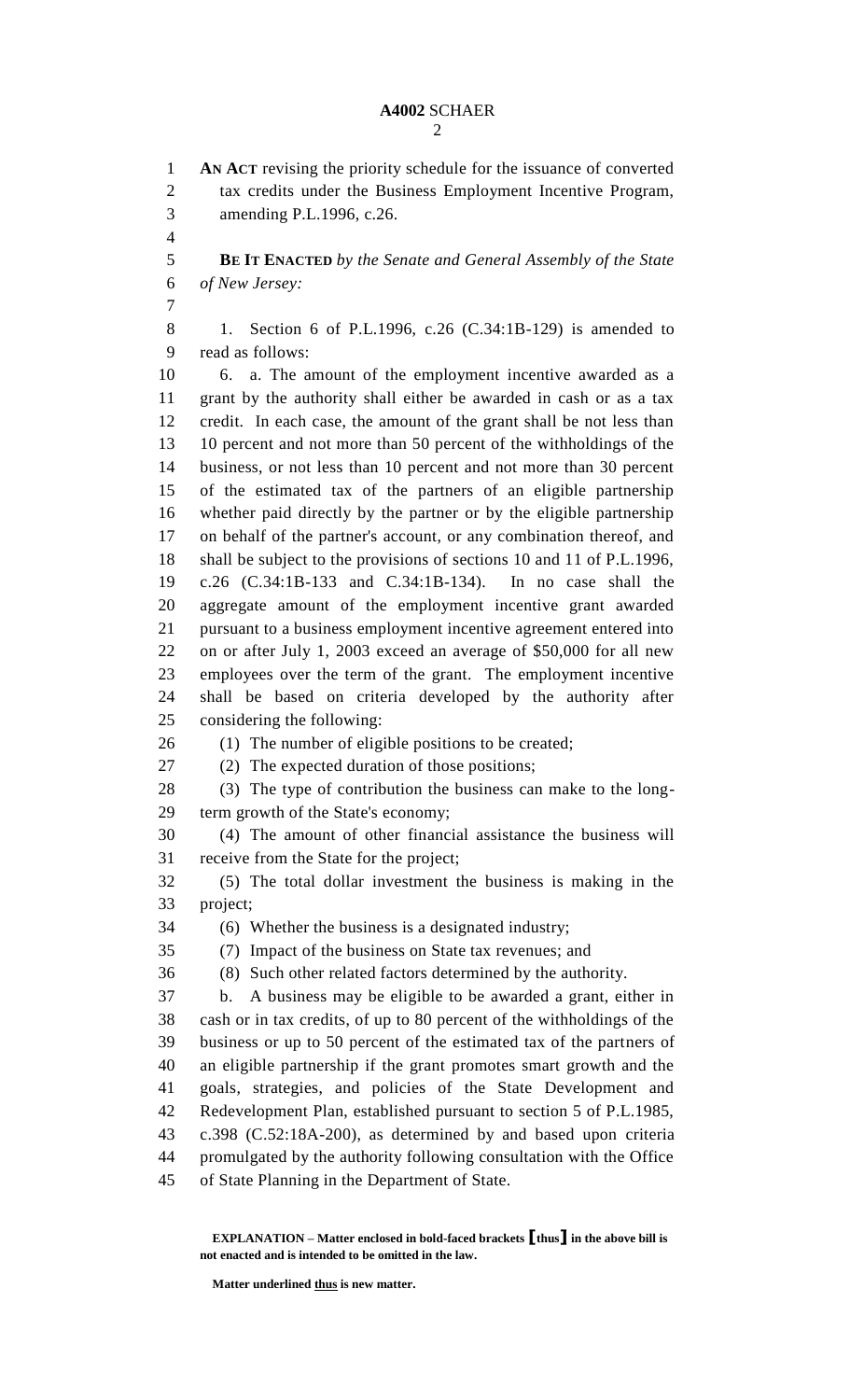c. The term of the grant shall not exceed 10 years. d. At the discretion of the authority, the grant may apply to new employees or partners in eligible positions created during the base years, and during the remainder of the term of the grant.

 e. Within 180 days of the date of enactment of P.L.2015, c.194 (C.34:1B-137.1 et al.), a business that was approved for a grant prior to the enactment of P.L.2015, c.194 (C.34:1B-137.1 et al.), may direct the authority to convert the grant to a tax credit against the tax liability otherwise due pursuant to section 5 of P.L.1945, c.162 (C.54:10A-5), sections 2 and 3 of P.L.1945, c.132 (C.54:18A- 2 and 54:18A-3), section 1 of P.L.1950, c.231 (C.17:32-15), or N.J.S.17B:23-5. The direction to convert the grant to a tax credit shall be irrevocable. An approved tax credit shall be issued in the manner and for the amounts as follows and may only be applied in the tax period for which they are issued and shall not be carried forward:

 (1) For grants accrued but not paid during calendar years 2008 through 2013, the tax credit shall be equal to an approved amount and shall be issued in five installments over a five-year period beginning in the 2017 tax accounting or privilege period of the business or tax credit transferee in the following percentages: in year one, **[**30**]** five percent of the accrued amount; in year two, **[**30**]** 20 percent of the accrued amount; in year three, **[**20**]** 25 percent of the accrued amount; in year four, **[**10**]** 25 percent of the accrued amount; in year five, **[**10**]** 25 percent of the accrued amount. To the extent any amount in this paragraph has not been approved by the authority by the commencement of State fiscal year 2017, the aggregate tax credit that would have been issued in State fiscal year 2017 shall be issued in the year the amount is approved and the five-year period shall commence in that fiscal year;

 (2) For a grant accrued but not paid during calendar year 2014, the tax credit shall be equal to any approved amount and shall be issued in four equal installments over a four-year period beginning in the 2019 tax accounting or privilege period of the business or tax credit transferee;

 (3) For a grant accrued but not paid during calendar year 2015, the tax credit shall be equal to any approved amount and shall be issued in four equal installments over a four-year period beginning in the 2019 tax accounting or privilege period of the business or tax credit transferee;

 (4) For a grant accrued but not paid during calendar year 2016, the tax credit shall be equal to any approved amount and shall be issued in three equal installments over a three-year period beginning in the 2020 tax accounting or privilege period of the business or tax credit transferee;

 (5) For a grant accrued but not paid during calendar year 2017, the tax credit shall be equal to any approved amount and shall be issued in three equal installments over a three-year period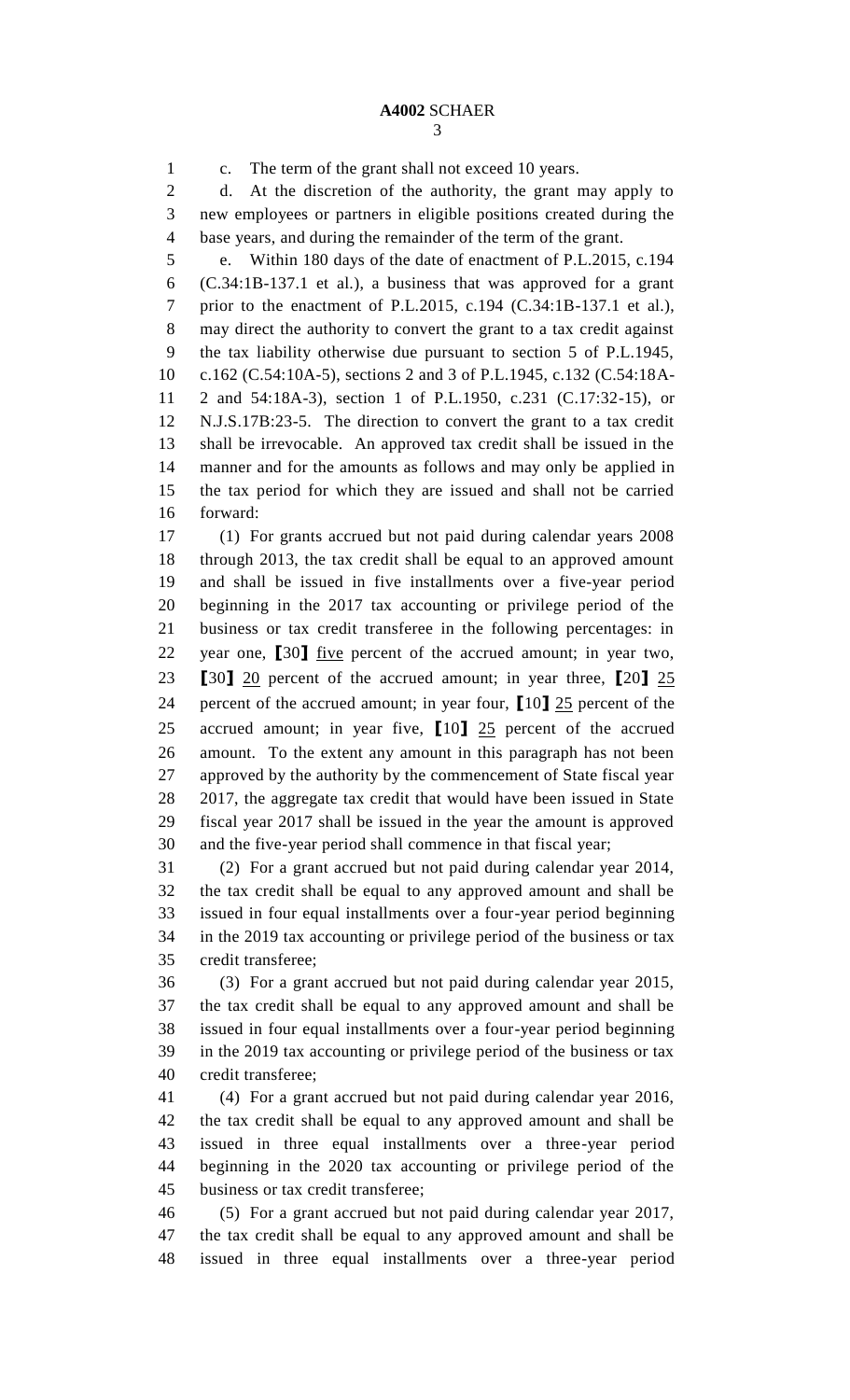beginning in the 2020 tax accounting or privilege period of the business or tax credit transferee; (6) For a grant accrued but not paid during calendar year 2018, the tax credit shall be equal to any approved amount and shall be issued in two equal installments over a two-year period beginning in the 2022 tax accounting or privilege period of the business or tax credit transferee; (7) For a grant accrued but not paid during calendar year 2019, the tax credit shall be equal to any approved amount and shall be issued in two equal installments over a two-year period beginning in the 2022 tax accounting or privilege period of the business or tax credit transferee; (8) For a grant accrued but not paid during calendar year 2020, the tax credit shall be equal to any approved amount and shall be issued in two equal installments over a two-year period beginning in the 2023 tax accounting or privilege period of the business or tax credit transferee; (9) For a grant accrued but not paid during calendar year 2021, the tax credit shall be equal to any approved amount and shall be issued in two equal installments over a two-year period beginning in the 2023 tax accounting or privilege period of the business or tax credit transferee; (10) For a grant accrued but not paid during calendar year 2022, the tax credit shall be equal to any approved amount and shall be paid in two equal installments over a two-year period beginning in the 2023 tax accounting or privilege period of the business or tax credit transferee; (11) For a grant accrued but not paid during calendar year 2023, the tax credit shall be equal to any approved amount and shall be issued in two equal installments over a two-year period beginning in the 2023 tax accounting or privilege period of the business or tax credit transferee; (12) For a grant accrued but not paid during calendar year 2024, the tax credit shall be equal to any approved amount and shall be issued in the 2025 tax accounting or privilege period of the business or tax credit transferee; and (13) For a grant accrued but not paid during calendar year 2025,

 the tax credit shall be equal to any approved amount and shall be issued in the 2025 tax accounting or privilege period of the business or tax credit transferee.

 f. The amount of the credit allowed pursuant to this section shall be applied against the tax otherwise due under section 5 of P.L.1945, c.162 (C.54:10A-5), sections 2 and 3 of P.L.1945, c.132 (C.54:18A-2 and C.54:18A-3), section 1 of P.L.1950, c.231 (C.17:32-15), or N.J.S.17B:23-5, prior to all other credits and payments. If the credit exceeds the amount of tax liability otherwise due from a business that pays taxes under section 5 of P.L.1945, c.162 (C.54:10A-5), that amount of excess shall be an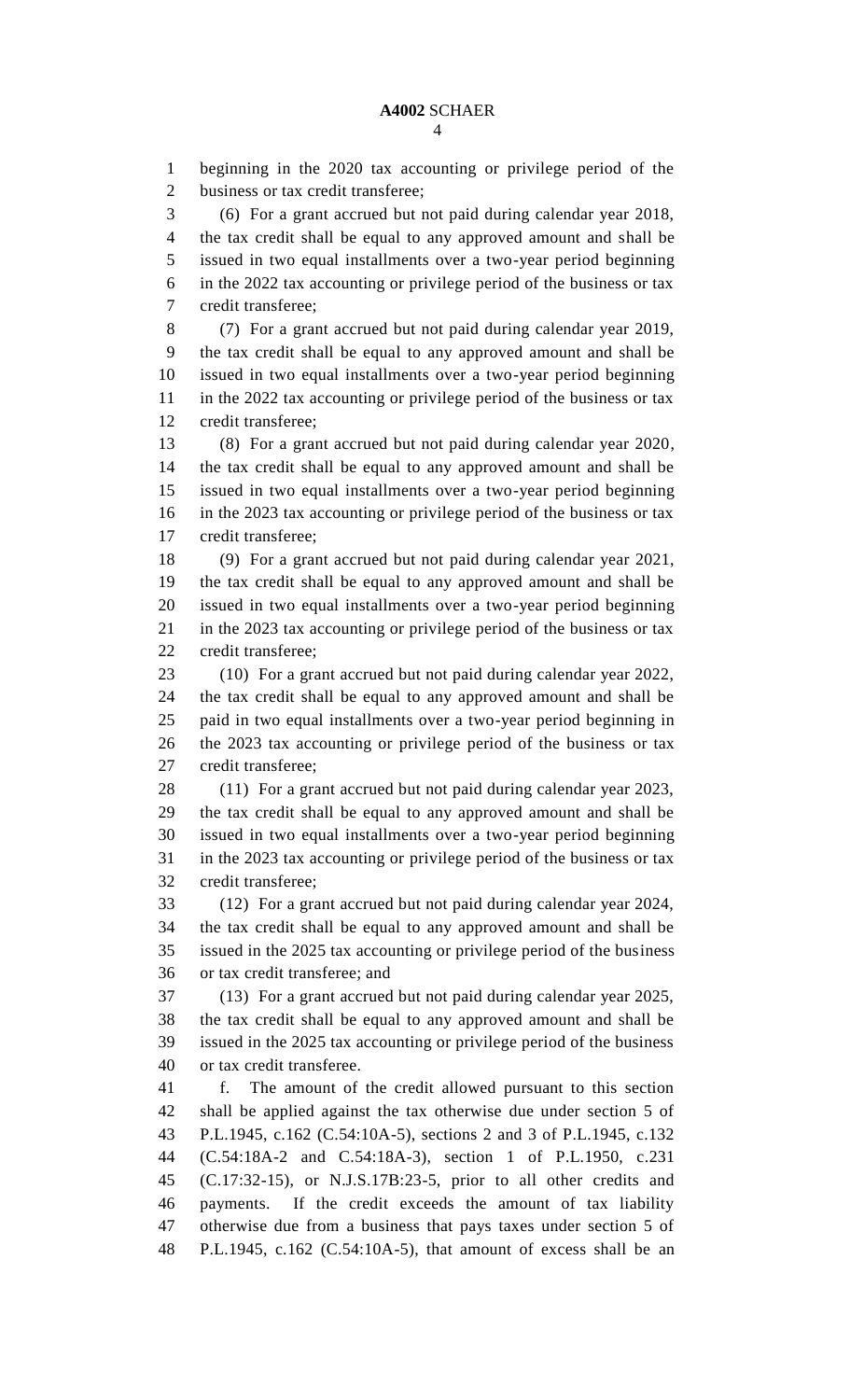#### **A4002** SCHAER

 overpayment for the purposes of R.S.54:49-15, provided, however, that section 7 of P.L.1992, c.175 (C.54:49-15.1) shall not apply. g. A business that does not pay taxes under section 5 of P.L.1945, c.162 (C.54:10A-5), sections 2 and 3 of P.L.1945, c.132 (C.54:18A-2 and 54:18A-3), section 1 of P.L.1950, c.231 (C.17:32- 15), or N.J.S.17B:23-5 may apply to the executive director of the authority for a tax credit transfer certificate, covering one or more years. The tax credit transfer certificate, upon receipt thereof by the business from the executive director of the authority, may be sold or assigned, in full or in part, in an amount not less than \$100,000, or the amount of the refundable tax credit issued if less than \$100,000, of tax credits to any other person that may have a tax liability pursuant to section 5 of P.L.1945, c.162 (C.54:10A-5), sections 2 and 3 of P.L.1945, c.132 (C.54:18A-2 and 54:18A-3), section 1 of P.L.1950, c.231 (C.17:32-15), or N.J.S.17B:23-5. The tax credit transfer certificate provided to the business shall include a statement waiving the business's right to claim that amount of the credit against the taxes that the business has elected to sell or assign. The sale or assignment of any amount of a tax credit transfer certificate allowed under this section shall not be exchanged for consideration received by the business of less than 75 percent of the transferred credit amount before considering any further discounting to present value which shall be permitted. Any amount of a tax credit transfer certificate used by a purchaser or assignee against a tax liability shall be subject to the same privileges, limitations, and conditions that apply to the use of the credit by the business that originally applied for and was allowed the tax credit, including treating the amount of excess as an overpayment under subsection f. of this section. The tax credit transferee may not transfer its tax credit to any other party. (cf: P.L.2015, c.194, s.2) 2. This act shall take effect immediately; provided, however, that section 1 shall apply retroactively to January 11, 2016.

 

## STATEMENT

 This bill revises the priority schedule that was established by P.L.2015, c.194 (C.34:1B-137.1 et al.) for the issuance of converted tax credits under the Business Employment Incentive Program to slow implementation of the conversion process.

 Under current law, businesses that have previously been approved for the award of a grant under the program may direct the New Jersey Economic Development Authority to convert the grant to a tax credit that can be used to reduce the business's tax liability or sold or assigned to another person that may have a liability for tax through a tax credit transfer certificate. The law authorizing the